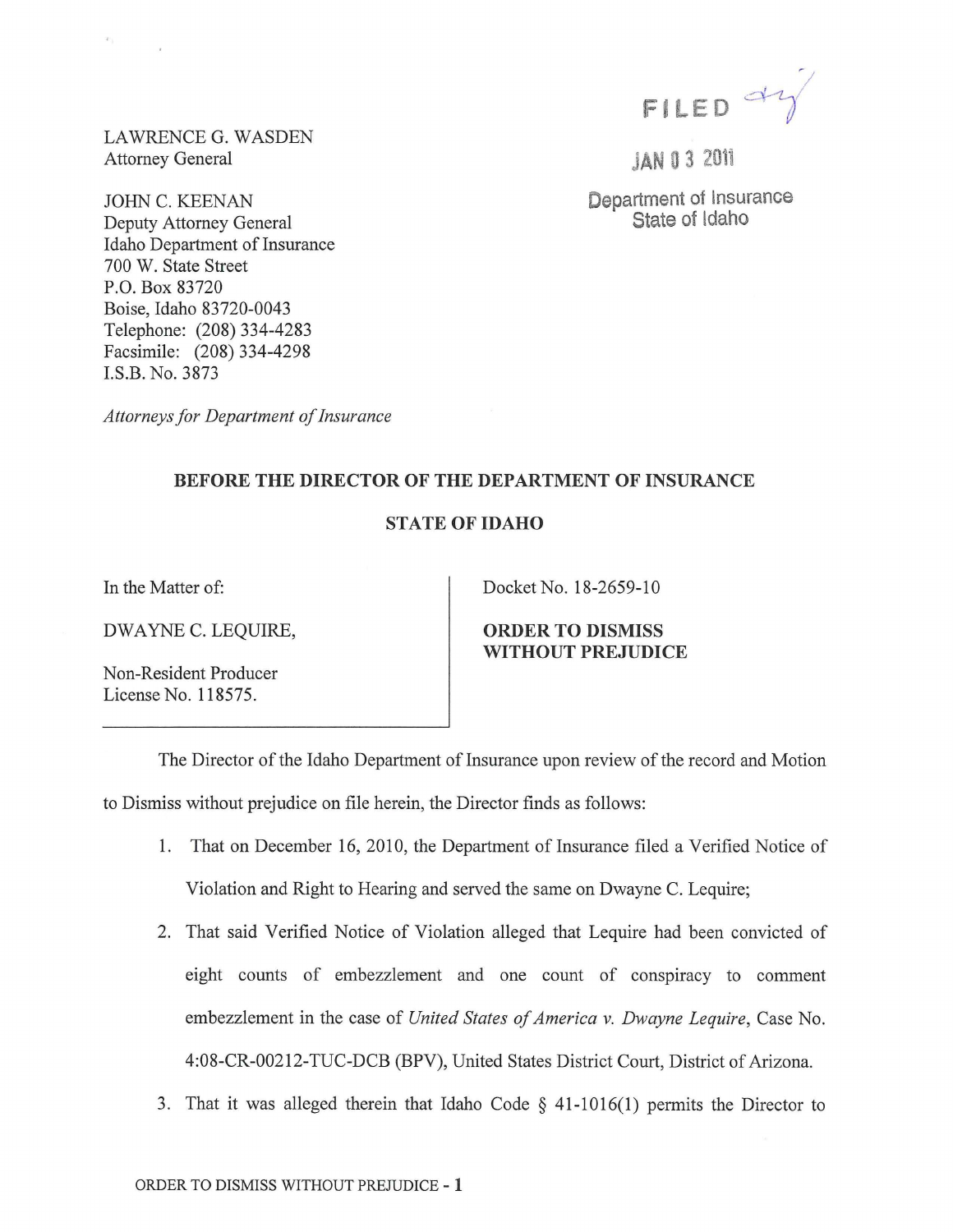revoke the license of a producer: (1) who is convicted of or pleads guilty to any felony, (2) uses fraudulent, coercive, or dishonest practices, or (3) or who improperly withholds, misappropriates or converts any monies or properties received in the course of doing insurance business.

- 4. That it was alleged therein that Lequire was in violation of Idaho Code 41-1021(1): that the state of Wisconsin Commissioner of Insurance denied Lequire's application for a producer license and Lequire failed to report that denial to the state of Idaho.
- 5. That it was alleged therein that Lequire was in violation of Idaho Code 41-1021(1): that Lequire had surrendered his license to the state of Kentucky in an administrative action and Lequire failed to report that administrative action to the state of Idaho.
- 6. That based on the foregoing and in consideration of the premises;

IT IS HEREBY ORDERED that the voluntary surrender of resident License No. 118575 of DWAYNE C. LEQUIRE is accepted; and

IT IS FURTHER ORDERED that the Verified Notice of Violation and Right to Hearing is hereby DISMISSED without prejudice.

DATED this  $\frac{3 \text{RD}}{2}$  day of January, 2011.

IDAHO DEPARTMENT OF INSURACE

William feal

Director